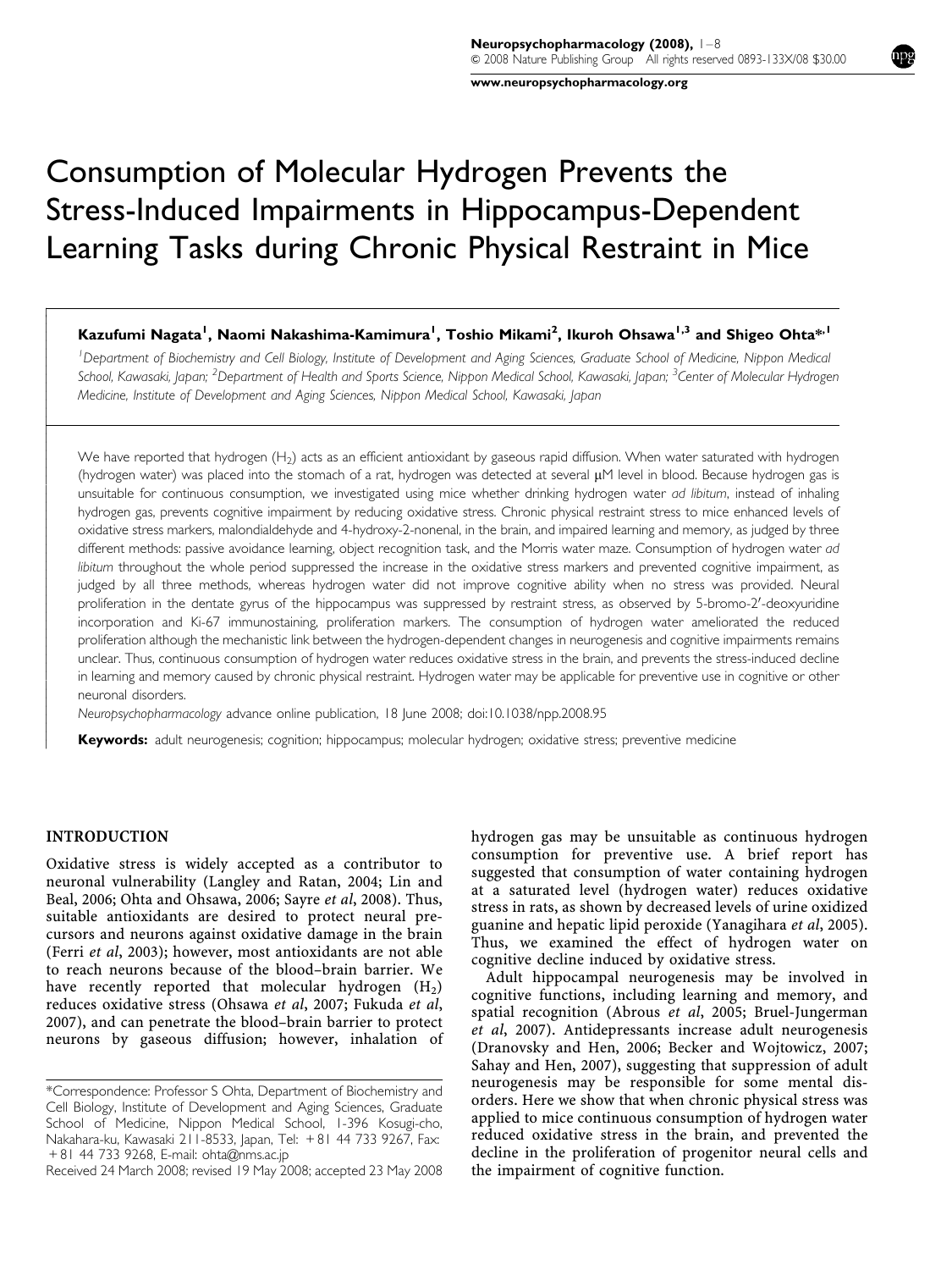#### <span id="page-1-0"></span>MATERIALS AND METHODS

#### Hydrogen Water

Molecular hydrogen  $(H<sub>2</sub>)$  was dissolved in water under high pressure (0.4 MPa) to a supersaturated level using hydrogen water-producing apparatus (ver. 2) produced by Blue Mercury Inc. (Tokyo, Japan). The saturated hydrogen water (500 ml) was stored under atmospheric pressure in an aluminum bag with no dead volume. Hydrogen water was freshly prepared every week, which ensured that a concentration of more than 0.6 mM was maintained. We confirmed the hydrogen content with a hydrogen electrode (ABLE). Each day, hydrogen water from the aluminum bag was placed into a closed glass vessel (70 ml) equipped with an outlet line having two ball bearings, which kept the water from being degassed. This vessel ensured that the hydrogen concentration was more than 0.4 mM after 1 day. Hydrogen water degassed by gentle stirring was used for control animals; the complete removal of hydrogen gas was confirmed with the hydrogen electrode.

## Measurement of Hydrogen in Blood

Hydrogen water (3.5 ml at 0.8 mM) was placed into the stomach of a rat (approximately 230 g) by a catheter. After 3 min, 5 ml of venous blood was collected from the heart and placed into a small aluminum bag containing 25 ml air. After hydrogen gas from blood was transferred into the air, 20 ml of the air from the aluminum bag was applied to gas chromatography to examine the content of hydrogen as described [\(Ohsawa](#page-7-0) et al, 2007).

#### Malondialdehyde Measurement

Brain malondialdehyde (MDA) levels were determined using a Bioxytech MDA-586 Assay Kit (OxisResearch, Oregon). Briefly, the frozen left brains were homogenized in the presence of butylated hydroxytoluene. After centrifugation, free MDA in the supernatant was converted to a stable carbocyanine dye (maximum absorption at 586 nm) by chemical reaction with N-methyl-2-phenylindole. MDA levels were normalized against protein concentration.

#### Physical Restraint Stress

This study was approved by the Animal Care and Use Committee of Nippon Medical School. We obtained ICR mice, 7 weeks of age (33–34 g body weight), from CLEA Japan Inc. (Tokyo, Japan), and divided 40 mice into four groups (each group had 10 mice) by the following combination. Stress and CTL: groups with and without restraint stress, respectively. HW( + ) and HW(-): groups given water with and without hydrogen, respectively. Each mouse was placed in a  $3 \times 3 \times 7.5$  cm stainless-steel cage, which completely restricted their movement, but allowed them to drink water ad libitum. Immobilization stress was given 10 h per day (0900–1900 hours) for 6 days each week. Each immobilized mouse was housed individually in a small  $10 \times 10 \times 10$  cm compartment of a multicompartment cage for the remaining time to avoid aggression and to prevent social isolation. Hydrogen water or degassed water was available ad libitum throughout the whole period. Unstressed



Figure I Schedules for subjecting mice to restraint stress and performing experiments are illustrated. Single bar indicates a series of experiments using the same mice. PA, ORT, WM, 5-bromo-2'-deoxyuridine (BrdU), Ki-67, and OS indicate the time points for passive avoidance, object recognition test, Morris water maze, injection of BrdU, and sampling for Ki-67 and oxidative stress (4-hydroxy-2-nonenal (HNE) staining and malondialdehyde (MDA) measurement). During the experiments of the Morris water maze, mice continued to be immobilized for 8 h per day.

mice were housed in standard-sized cages consisting five mice per cage, and they were handled daily without stress. Schedules for providing restraint stress and performing experiments are schematically illustrated in Figure 1.

# Passive Avoidance Learning

The apparatus consisted of two compartments, one light and the other dark, separated by a vertical sliding door ([O'Riordan](#page-7-0) et al, 2006). We initially placed a mouse in the light compartment for 20 s. After the door was opened, the mouse could enter the dark compartment (mice instinctively prefer being in the dark). After the mouse entered the dark compartment, the door was closed. After 20 s, the mouse was given a 0.3 mA electric shock for 2 s. The mouse was allowed to recover for 10 s, and was then returned to the home cage. After 24 h, the mouse was again placed in the lighted section with the door opened to allow the mouse to move into the dark section. We scored the latency time for stepping through the door. In addition, the number of mice that stayed in the light section for more than 300 s was recorded.

# Object Recognition Task

The novel-object recognition and memory retention test was used to examine recognition memory ([Wang](#page-7-0) et al, 2004; [De Rosa](#page-7-0) et al, 2005). A mouse was habituated in a cage for 4 h, and then two different-shaped objects were presented to the mouse for 10 min as training. The number of times of explorations and/or sniffs of one object, which will be replaced with a novel one, was counted for the initial 5-min period (Training). To test memory retention after 1 day, one of the original objects was replaced with the novel one with a different shape, and then the number of times of explorations and/or sniffs of the novel one was counted for 5 min (Retention test). The recognition index was obtained as the frequencies (%) of exploring and/or sniffing the original object or the novel one.

# Spatial Learning

Mice were trained on the Morris water maze ([Morris](#page-7-0) et al, [1982](#page-7-0); [D'Hooge and De Deyn, 2001\)](#page-7-0), with four trials per day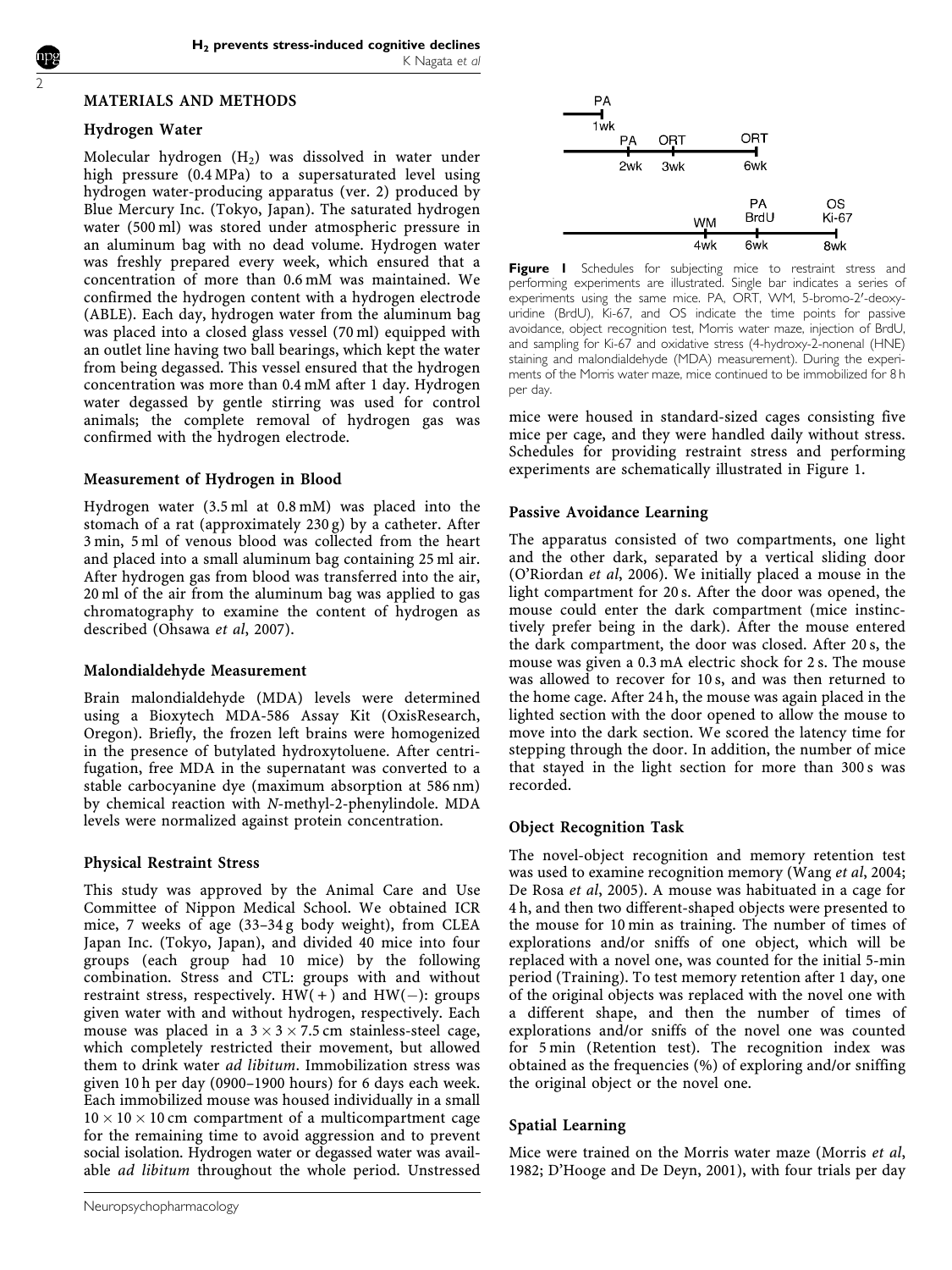over 6 days. The water maze was a circular pool filled with water at room temperature (diameter, 125 cm; height, 55 cm; water temperature,  $24 \pm 1^{\circ}$ C). A transparent platform (diameter, 10 cm) was hidden 1 cm below the surface of water that had been made opaque with white nontoxic paint. Starting points were changed every day. Each trial lasted until either the mouse had found the platform or for a maximum of 60 s. The examiner determined the time of swimming until the mouse reached the platform (latency) using a stopwatch and a video. All mice were allowed to rest on the platform for 20 s. The platform was removed for a probe trial 24 h after the last training session on day 6. Retention of the spatial training was assessed 1 h after the last training trial. The single-probe trial consisted of a 60 s free swim in the pool without the platform. Mice were placed and released opposite the site where the platform had been located and the time spent in each quadrant was recorded for the probe trial. During the experiments, mice continued to be immobilized for 8 h per day, instead of 10 h.

#### Immunohistochemistry

After 8-week restraint stress, mice were perfused transcardially with saline under anesthesia. The right brain hemisphere and the hemicerebellum were removed and fixed in 4% paraformaldehyde in 0.1 M phosphate buffer (PB, pH 7.4) for 24 h at room temperature. Coronal sections  $(40 \,\mu m)$  were cut rostrocaudally with a vibratome (Leica, Cambridge, UK) and immersed in PBS.

For 5-bromo-2'-deoxyuridine (BrdU) immunohistochemistry, BrdU (Sigma) was dissolved in 0.9% NaCl and sterilized by filtration. After 6-week restraint stress, the mice received one intraperitoneal injection of 50 mg/kg body weight at a concentration of  $10 \mu g/ml$  per day for 5 consecutive days as described (Wolf et al[, 2006](#page-7-0)). The sections were incubated in  $2N$  HCl at  $37^{\circ}$ C for  $30$  min to denature DNA, further incubated in  $3\%$  H<sub>2</sub>O<sub>2</sub> in methanol for 30 min, and then blocked with mouse Ig blocking reagent from the M.O.M. kit (Vector Laboratories, Burlingame, CA) for 1 h. The primary antibody used was mouse monoclonal anti-BrdU (BD Pharmingen, 1 : 100).

For Ki-67 and 4-hydroxy-2-nonenal (HNE) immunoreactions, after 8-week restraint stress, sections were incubated in 10 mM citrate buffer (pH 6.0) at 90 $\degree$ C for 5 min, left to cool at room temperature, further incubated in 3%  $H_2O_2$ in methanol for 30 min at 37 $\degree$ C, and then blocked with the M.O.M. kit and normal goat serum from the Vectastain ABC kit (Vector Laboratories), respectively. The primary antibodies used were rabbit polyclonal anti-Ki-67 antibody (Abcam, 1 : 500) and mouse monoclonal anti-HNE antibody (20 mg/ml; JaICA, Fukuroi, Japan). The HNE secondary antibody (M.O.M. biotinylated anti-mouse IgG, 1 : 250; Vector Laboratories) and the BrdU and Ki-67 secondary antibodies (biotinylated anti-rabbit IgG, 1 : 200) were applied for 2 h. The avidin/biotinylated mouse peroxidase complex (ABC kit; Vector Laboratories) was applied for 2 h, and the sections were stained with 3'3-diaminobenzidine (Sigma) for 1 min.

#### Wire-Hanging Test

After 6-week restraint stress, neuromuscular strength was tested by wire-hanging test [\(Hamann](#page-7-0) et al, 2003). In brief,



mice were placed on wire netting, which was lightly shaken, causing the mouse to grip the wire. After the 20-s cutoff time, the wire netting was turned upside down  $(180^{\circ})$  and the time to falling was recorded.

#### Open-Field Test

After 7-week restraint stress, for the open-field test [\(Kim](#page-7-0) [and Han, 2006\)](#page-7-0), locomoter activity was measured in the open field of a white Plexiglas chamber  $(36 \times 30 \times 18 \text{ cm})$ . Each mouse was individually placed in the left corner of an open field and locomotion was recorded for the indicated period. Horizontal locomotor activity was assessed according to the total rearing score for 20 min.

#### Statistical Analysis

All values are shown as the mean±standard error of measurement (SEM). Differences between groups were analyzed using one- or two-way ANOVA. When statistical differences were found, Fisher's PLSD post hoc test was performed. Statistical significance was accepted as  $P < 0.05$ . All the experiments were examined in a blinded fashion.

#### RESULTS

#### Physical Restraint Stress Enhanced Oxidative Stress and Hydrogen Water Decreased it

First, we examined whether hydrogen can be sufficiently incorporated into a body by drinking hydrogen water. Because it is difficult to obtain a sufficient volume of blood from mice, we used rats for the measurement of hydrogen concentration in the blood. We placed saturated hydrogen water at  $3.5$  ml per  $230 g$  (15 ml/kg) directly into the stomach of a rat by a catheter. After 3 min, hydrogen was detected in the blood at the level of  $5 \mu M$  ([Figure 2a\)](#page-3-0). Alternatively, an unpublished result suggests that the halfspan of hydrogen in the muscle of rats is approximately 20 min as monitored with a needle-type hydrogen electrode, after the administration of hydrogen gas (data not shown).

We used mice for experiments of restraint stress. To examine whether mice preferably drank hydrogen water, we measured the volume of water consumed ad libitum by mice. The volume of water drunk by each mouse was nearly the same between groups drinking hydrogen water and degassed water  $(3.77 \pm 0.11 \text{ vs } 3.75 \pm 0.08 \text{ ml}, \text{SEM})$ .

Each mouse was then subjected to chronic physical restraint stress by placing it alone for 10 h per day in a very small cage, which completely restricted its movement, but allowed it to drink water ad libitum, and then was housed for 14 h in a small compartment as described in 'Materials and methods'. These treatments continued for 6 days per week. Water was available ad libitum throughout the whole period.

We examined the level of oxidative stress in the brain by immunohistologically estimating HNE, an end product of lipid peroxide [\(Ohsawa](#page-7-0) et al, 2003) after 8-week restraint stress [\(Figure 2b, c](#page-3-0)). Another oxidative marker, MDA, was estimated using a biochemical method ([Fukuda](#page-7-0) et al, 2007; [Figure 2d\)](#page-3-0). These results revealed that chronic restraint stress enhanced oxidative stress in the brain. Notably, the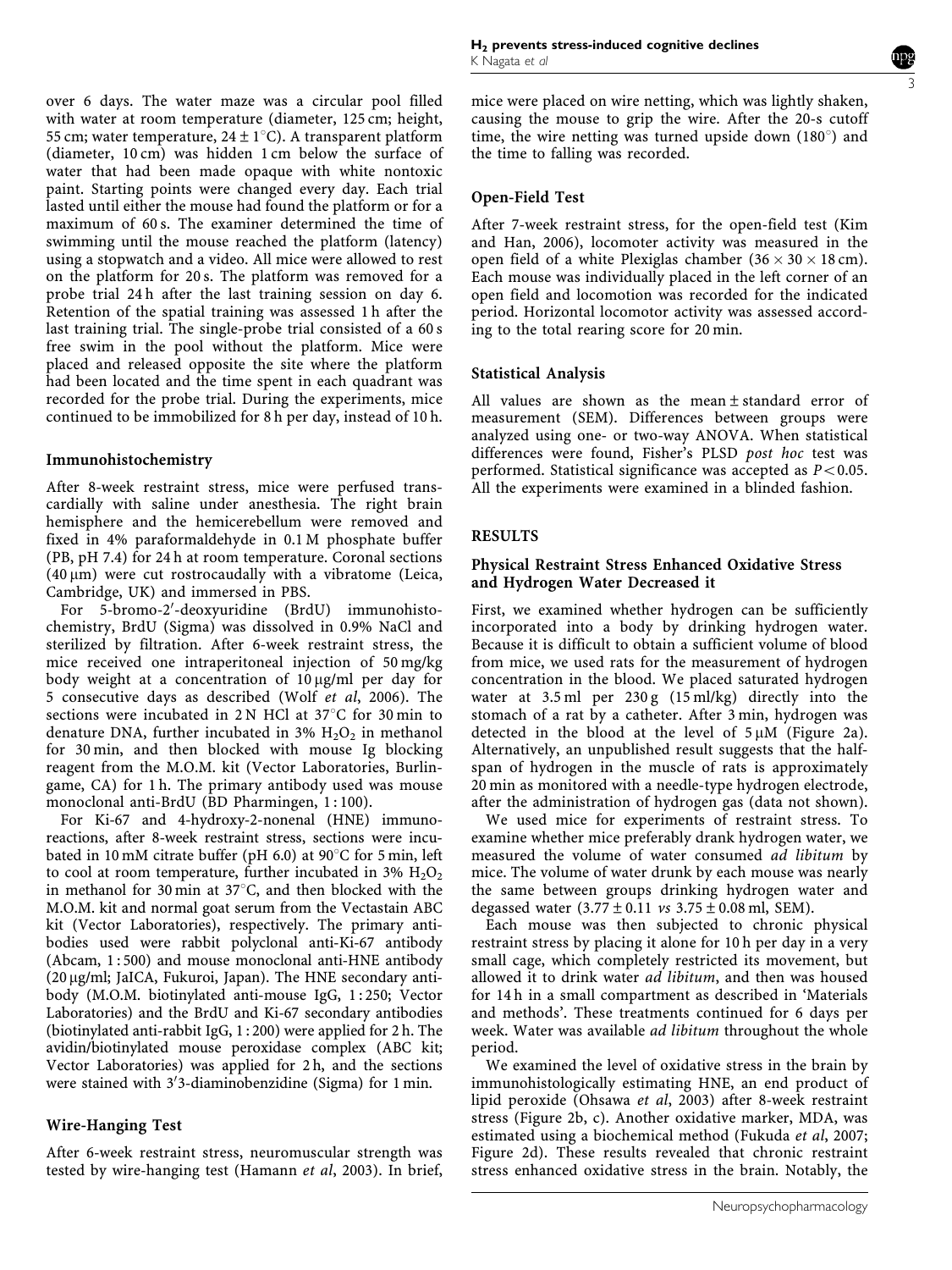

<span id="page-3-0"></span>4

Figure 2 Consumption of hydrogen water reduced oxidative stress enhanced by restraint stress. (a) Hydrogen  $(H<sub>2</sub>)$  in blood was measured 3 min after hydrogen water (3.5 ml) was placed directly into the stomach of a rat by a catheter. Profiles of gas chromatography are shown. (b) After 8-week exposure to restraint stress, the hippocampus region was stained with anti-4-hydroxy-2-nonenal (HNE)-conjugated peptide antibody. Representative photographs of HNE staining are shown. Arrows indicate positive cells. Scale bar: upper left panel,  $100 \,\mu m$ ; magnified panels,  $25 \,\mu m$ . (c) HNE-positive cells in the dentate gyrus were counted using four serial sections  $(F_{(2, 27)} = 28.031$ ; P<0.0001). (d) Malondialdehyde in the whole brain was biochemically measured  $(F_{(2, 27)} = 4.177; P = 0.0263)$ . CTL, unstressed control group; Stress, group exposed to restraint stress for 8 weeks;  $HW(+)$ , group provided with hydrogen water; and  $HW(-)$ , group provided with degassed water. Data are shown as the mean±SEM (each group consisted  $10$  mice). \*P < 0.05, \*\*P < 0.01, and \*\*\*P < 0.001 vs  $\text{Stress} + \text{HW}(-).$ 

consumption of hydrogen water suppressed the accumulation of the oxidative stress markers (Figure 2b–d).

#### Passive Avoidance Learning, Novel Recognition Test, and Morris Water Maize

We examined learning and memory ability using the passive avoidance test [\(O'Riordan](#page-7-0) et al, 2006). Mice instinctively prefer a dark compartment; however, if an electric shock is given in the dark compartment, the mice are normally reluctant to reenter it. At 1 or 2 weeks after restraint stress, the memory of the electric shock tended to be lost in mice provided with control degassed water (Figure 3a, b). On the other hand, mice that were provided with hydrogen water ad libitum showed a trend toward improved learning and memory (Figure 3a, b). Six-week restraint stress significantly impaired learning and memory in mice consuming no hydrogen water, whereas consuming hydrogen water ad libitum significantly ameliorated or prevented the cognitive impairment induced by restraint stress (Figure 3c, left panel). In particular, more mice (fourfold) stayed in the light section for more than 300 s than control group without



Figure 3 Passive avoidance test shows that hydrogen water prevented cognitive decline induced by restraint stress. After applying restraint stress for 1 week (a), 2 weeks (b), and 6 weeks (c)  $(F_{(3, 36)} = 7.661; P < 0.0005)$ , the passive avoidance test was performed by examining step-through latency time from light to dark compartments on the first day of the conditional trial (conditioning). At 24 h after an electric shock was given in the dark compartment, the latency time of mice moving from the light to dark compartment was measured (24 h). When a mouse did not enter the dark compartment for 300 s, the latency time was scored as 300 s. The number of mice that stayed in the light compartment for more than 300 s on the second day is shown (right panel). Stress and CTL, groups with or without restraint stress, respectively; HW(+) and HW(-), groups given water with and without hydrogen, respectively. Experiments in (a), (b), and (c) were performed using different mice.  $*P<0.01$  and  $**P<0.001$ vs Stress +  $HW(-)$ . Data are the mean  $\pm$  SEM (each group consisted 10 mice).

hydrogen (Figure 3c, right panel). On the other hand, consumption of hydrogen water did not improve the cognitive ability when no stress was provided (Figure 3c).

As an alternative method to confirm impaired cognitive function after restraint stress, we applied the object recognition task (Wang et al[, 2004](#page-7-0); [De Rosa](#page-7-0) et al, 2005; [Ohsawa](#page-7-0) et al, 2008). If mice remember an object, they prefer to explore and/or sniff a novel object when the original object is replaced with the novel object. After 3-week restraint stress, hydrogen water tended to prevent or restore the decline in the recognition of a novel object, observed as a decreased frequency of exploring or sniffing the novel object ([Figure 4a](#page-4-0)). The mice were subjected to the second object recognition task after 6-week stress, because the second test was available if the second objects were completely different from ones used in the first examination ([Mouri](#page-7-0) et al, 2007). When restraint stress was applied for 6 weeks, consuming hydrogen water ad libitum significantly prevented or restored the decline in recognition and memory [\(Figure 4b](#page-4-0)). It should be noted that consumption of hydrogen water could not improve the cognitive ability when no stress was provided [\(Figure 4b\)](#page-4-0).

To test spatial recognition and learning, we subjected mice to the Morris water maze ([Morris](#page-7-0) et al, 1982; [D'Hooge](#page-7-0) [and De Deyn, 2001](#page-7-0); [Ohsawa](#page-7-0) et al, 2008). After 4-week restraint stress, the mice took longer to reach an invisible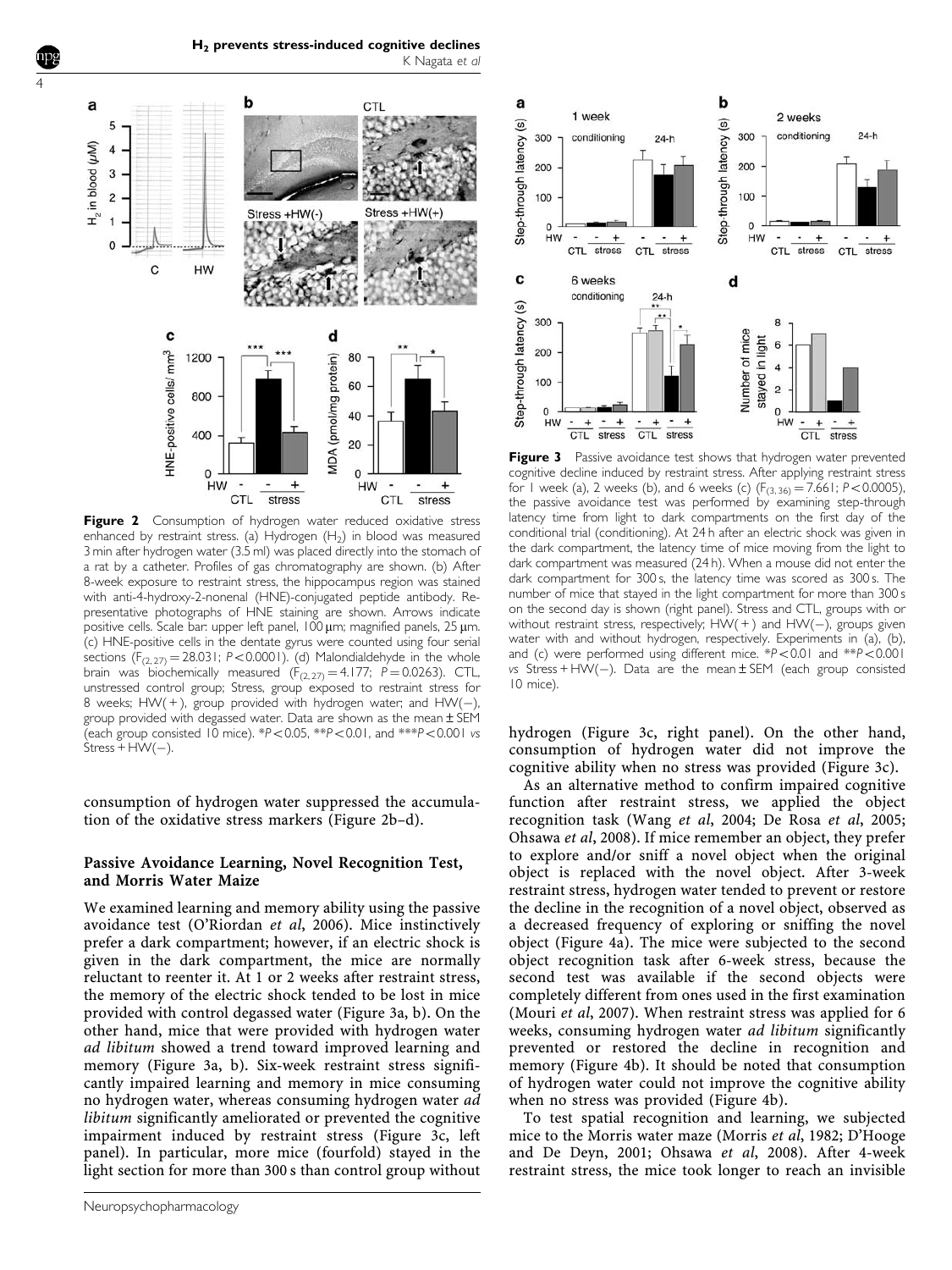<span id="page-4-0"></span>

Figure 4 Object recognition task shows that hydrogen water prevented cognitive decline induced by restraint stress. For the object recognition task, after applying restraint stress for 3 (a) or 6 weeks (b)  $(F_{(3, 35)} = 7.466;$  $P < 0.0005$ ), two different objects were presented to a mouse for 10 min for visual training and the number of times of explorations and/or sniffs of an object was counted in the initial 5-min period (Training). To test memory retention after 1 day, one of the original objects was replaced with the novel one with a different shape, and then the number of times of explorations and/or sniffs of the novel one was counted for 5 min (Retention test). The recognition indexes were obtained as the frequency (%) of exploring and/or sniffing the object that will be replaced, or the novel one that had been replaced. For example, if a mouse explored and/or sniffed only the novel object, the recognition index is scored as 100%, whereas if it did only the unchanged one, the recognition index is 0%. Stress and CTL, groups with or without restraint stress, respectively;  $HW(+)$  and HW(-), groups given water with and without hydrogen, respectively. Experiments in (a) and (b) were performed using the same mice. When the second object recognition test was given to the same mice, objects that differed in shape and color were used. Data are the mean±SEM (each group consisted 10 mice).  $^{*}P\!<\!0.01$  and  $^{**}P\!<\!0.001$  vs Stress + HW(—).

platform hidden in a pool after training than unstressed controls, indicating loss of memory of the platform location. Continuous consumption of hydrogen water shortened the time required for mice to reach the platform compared with stressed controls [\(Figure 5a\)](#page-5-0). When the invisible platform is removed, mice should swim for longer near where the platform had previously been placed (the target quadrant) if they retain the memory of the platform location [\(Figure 5b,](#page-5-0) area A). Indeed, mice with chronic restraint stress swam around that location for a shorter time depending on their memory loss than unstressed controls ([Figure 5c, area](#page-5-0) A). In contrast, stressed mice with consumption of hydrogen water swam in the target quadrant area ([Figure 5b](#page-5-0), area A) for a longer time than stressed controls without hydrogen water, although no group showed significant difference in three nontarget quadrant areas [\(Figure 5c,](#page-5-0) areas B–D). Notably, hydrogen water consumption apparently improved spatial recognition and learning that had declined by restraint stress. This experiment also indicates that hydrogen water has no potential for improving the spatial cognitive ability when no stress was applied, which agrees with the previous results.

#### Hydrogen Water did not Affect Stress-Induced Reductions in Muscular Strength and Movement

To examine whether hydrogen water influenced the whole body, we monitored body weight during periods of restraint stress. Body weight decreased with restraint, and hydrogen water did not overcome this decrease (Supplementary Figure S1). Wire-hanging ([Hamann](#page-7-0) et al, 2003) and openfield tests [\(Kim and Han, 2006\)](#page-7-0) were used to exclude the possibility that hydrogen water influenced muscular strength and movement. Wire-hanging times depended on the body weight of each mouse, and no significant difference was observed in muscular strength (Supplementary Figure S2). Although restraint stress tended to affect movement, no effect of hydrogen water consumption was observed in the locomotion test (Supplementary Figure S3). Together, the behaviors observed by the three methods used to test cognitive function were not due to changes in movement ability, but indicated a decline in learning and memory. Thus, the improvement observed in the hydrogen water group was reflected by better learning ability and memory [\(Figures 3–5\)](#page-3-0).

## Hydrogen Water Improved the Proliferation of Progenitor Cells

Cognitive function may be involved in adult neurogenesis in the hippocampus. Finally, after 8-week restraint stress, we examined the correlation between adult neurogenesis and the hippocampal function by counting proliferating progenitor cells in the dentate gyrus of the hippocampus with BrdU labeling (Kee et al[, 2002; Ekdahl](#page-7-0) et al, 2003). Positive nuclei, as judged by the shape and size, were counted in the boundary region of the dentate gyrus in four serial sections. Restraint stress decreased the number of proliferating cells, and hydrogen water significantly restored them [\(Figure 6a,](#page-6-0) [b](#page-6-0)). As an alternative method, Ki-67 was used as a marker of proliferating cells (Kee et al[, 2002](#page-7-0); [Shidara](#page-7-0) et al, 2005). The results were similar to those obtained by the BrdU-labeling method ([Figure 6c, d\)](#page-6-0). These findings suggest that continuous consumption of hydrogen water improves the proliferation of neural progenitor cells or adult neurogenesis impaired by restraint stress.

# DISCUSSION

In summary, the continuous consumption of hydrogen water throughout the whole period of physical restraint stress reduced oxidative stress, prevented the decline in the proliferation of neural progenitors, and prevented cognitive decline, all of which are induced by chronic physical restraint stress. The restraint stress applied in this study may also induce considerable psychological as well as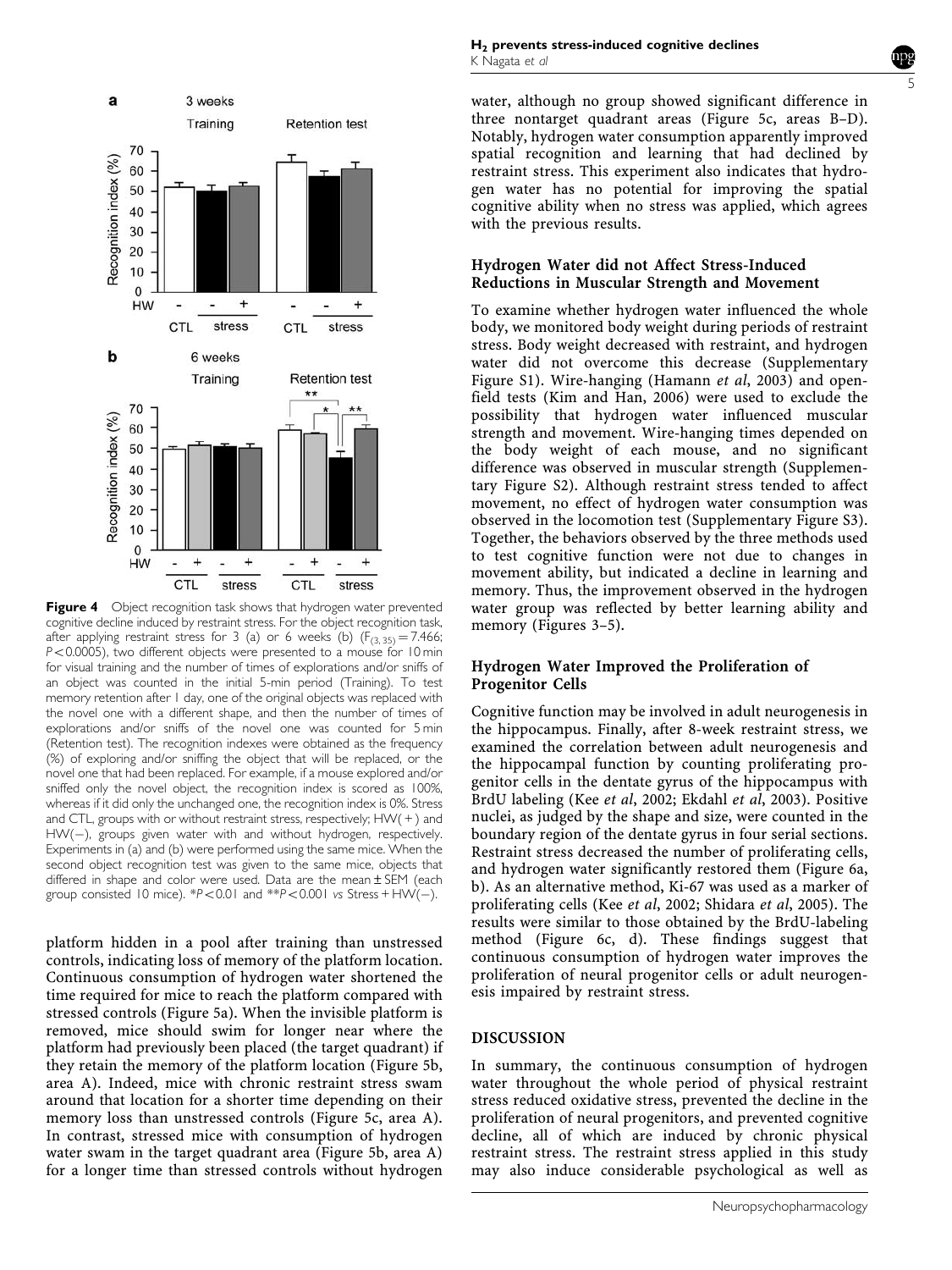$H<sub>2</sub>$  prevents stress-induced cognitive declines K Nagata et al



Figure 5 The Morris water maze shows that hydrogen water prevented cognitive decline induced by restraint stress. After applying restraint stress for 4 weeks, the time to reach a hidden platform was measured after four daily trials (a). During the experiments, mice continued to be immobilized for 8 h per day. (b) A single-probe trial consisted of a 60 s free swim in the pool without the platform. Quadrant areas used for the probe trial are shown, where the platform had been located in area A and mice were placed and released in region B. (c) At 6 days after daily training, after removing the platform, the time of free swimming in each area (A–D). Two parameters (stress and hydrogen) were analyzed by two-way ANOVA. Area A:  $F_{(1, 36)} = 4.455$ ;  $P = 0.042$ , area B:  $F_{(1,36)} = 0.016$ ; P = 0.901, area C:  $F_{(1,36)} = 0.933$ ; P = 0.341, and area D:  $F_{(1,36)} = 3.235$ ; P = 0.08 by two-way ANOVA. Four groups were compared in area A by one-way ANOVA (F<sub>(3, 36)</sub> = 5.074; P = 0.0049). Stress and CTL, groups with or without restraint stress, respectively; HW( + ) and HW( – ), groups given water with and without hydrogen, respectively. Data are the mean ± SEM (each group consisted 10 mice). \*P<0.05, \*\*P<0.01, and \*\*\*P<0.001 vs  $\breve{\rm Stress} + {\rm HW}(-)$ .  $^{\#}P\!<\!0.05$ ,  $^{\#} \breve{\rm F}^{\prime}\!<\!0.03$  vs CTL +  ${\rm HW}(-)$ ;  $^{\# \#} \breve{P}\!<\!0.01$  vs CTL +  ${\rm HW}(-)$  and CTL +  ${\rm HW}(+)$ .

physical stress. In this study, we examined impaired learning and memory by three different methods: passive avoidance learning, object recognition task, and the Morris water maze. In these methods, successive object recognition tasks are available ([Mouri](#page-7-0) et al, 2007) and the Morris water maze gives no influence on results of passive avoidance test ([Yamada](#page-7-0) et al, 1999; [King and Arendash, 2002](#page-7-0)). Thus, some experiments were performed using the same mice as shown in [Figure 1](#page-1-0), although a possibility cannot be ruled out that the passive avoidance test was influenced by the water-maze training.

We have recently reported that hydrogen reduced hydroxyl radicals, the most reactive oxygen species (ROS), and protected cells against oxidative stress. Inhalation of 1% hydrogen gas was enough to protect the brain and liver ([Ohsawa](#page-7-0) et al, 2007; [Fukuda](#page-7-0) et al, 2007), where the hydrogen in blood should be  $8 \mu M$  because the saturated level of hydrogen reached  $800 \mu M$  under atmospheric pressure. It is possible that continuous consumption of hydrogen defends the brain against chronic oxidative stress even at much lower concentrations than  $8 \mu$ M. In this study, we showed that the incorporation of hydrogen from the stomach into blood reached  $5 \mu$ M. Continuous exposure to hydrogen may change blood components toward the reductive state, and indirectly influence the oxidative state in the brain. Although it remains unclear how hydrogen reduces oxidative stress in the brain, the present study may highlight the prominent role of oxidative stress in deficits of learning and memory.

The consumption of hydrogen water ameliorated the proliferation of neural progenitors that had been declined by restraint stress although the mechanistic link between the changes in neurogenesis and cognitive impairments is at this stage correlative. However, adult neurogenesis may be involved in hippocampal functioning, including learning and memory and spatial recognition processes, and affected by multiple intrinsic and extrinsic factors. For example, adult neurogenesis is suppressed by cranial radiotherapy, stress-sensitive adrenal hormones such as glucocorticoids, and physical or psychological stress, and improved with inflammatory blockade. When we studied oxidative stress, we found growing evidence suggesting that it is involved

<span id="page-5-0"></span>6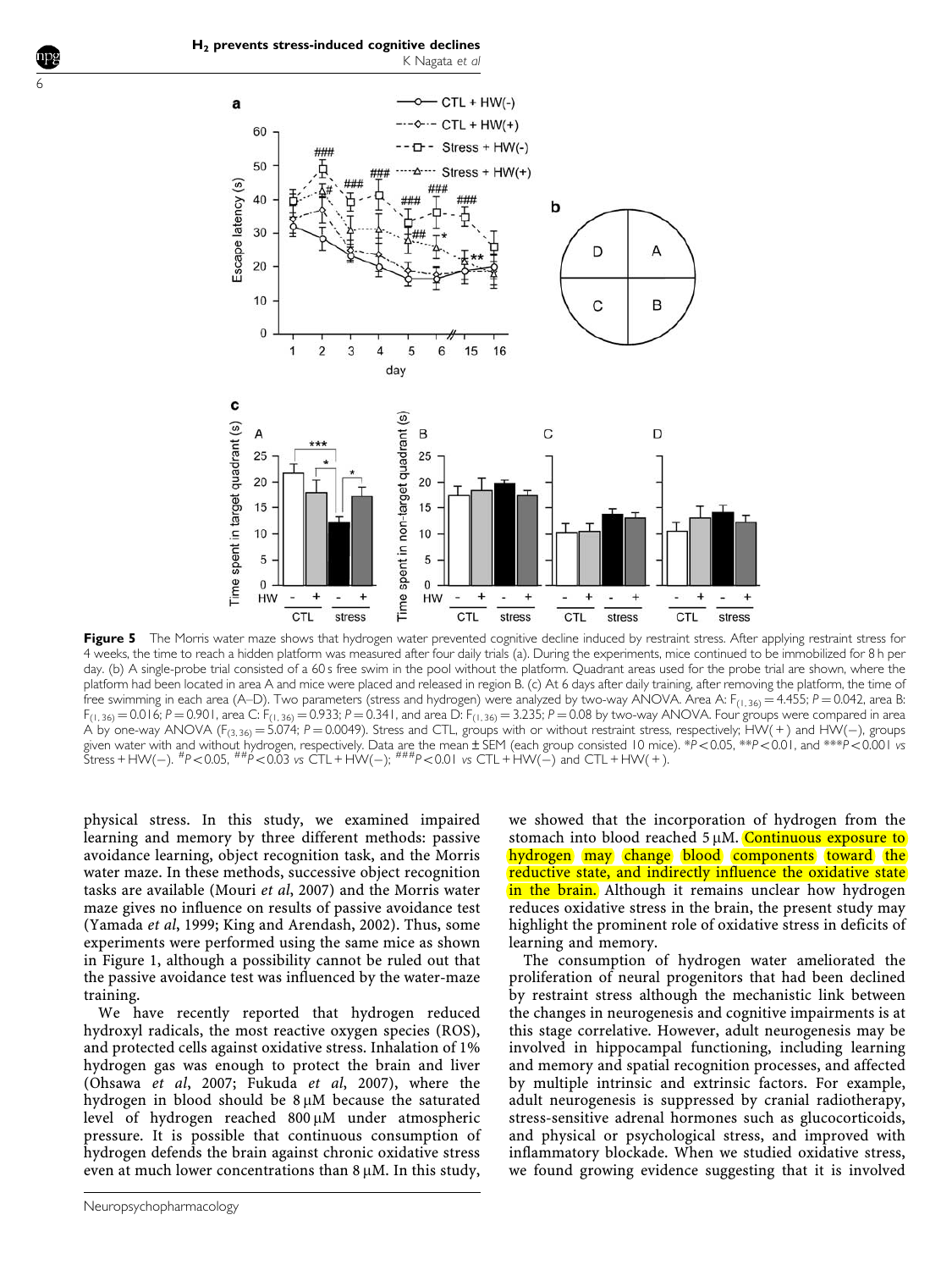H<sub>2</sub> prevents stress-induced cognitive declines K Nagata et al

7

<span id="page-6-0"></span>

Figure 6 Hydrogen restores the proliferation of progenitor cells declined by restraint stress. (a) Mice were injected with 5-bromo-2'-deoxyuridine (BrdU) after 6-week restraint stress. Representative photographs of BrdU-positive progenitor cells in the dentate gyrus of the hippocampus are shown. Arrows indicate positive cells. Scale bar: upper left panel, 100 µm; magnified panels, 25 µm. (b) BrdU-positive nuclei of progenitor cells in the boundary region of the dentate gyrus of the hippocampus were counted in four serial sections ( $F_{(2, 27)} = 4.289$ ;  $P = 0.0241$ ). (c) Cell proliferation in the dentate gyrus was examined using anti-Ki-67 antibody. Representative photographs of Ki-67-positive cells in the dentate gyrus of the hippocampus are shown. Arrows indicate positive cells. Scale bar: upper left panel, 100 µm; magnified panels, 25 µm. (d) Ki-67-positive progenitor cells in the boundary region of the dentate gyrus were counted in four serial sections (F<sub>(2, 27)</sub> = 3.155; P = 0.0587). CTL, unstressed control group; Stress, group exposed to restraint stress for 8 weeks; HW( + ), group provided with hydrogen water; and HW(-), group provided with degassed water. Data are the mean ± SEM (each group consisted 10 mice).  $*P < 0.05$ ,  $**P < 0.03$ , and  $**P < 0.01$  vs Stress + HW(-).

downstream of contributors that affect adult neurogenesis: (1) radiotherapy produces hydroxyl radicals of ROS [\(Madsen](#page-7-0) et al, 2003; [Raber](#page-7-0) et al, 2004), (2) an inflammatory blockade restores adult hippocampal neurogenesis, which may be elucidated by decreasing inflammatory oxidative stress (Ekdahl et al[, 2003](#page-7-0); Monje et al[, 2003\)](#page-7-0),  $(3)$ glucocorticoids enhance oxidative stress-induced cell death in the hippocampus (Behl et al, 1997), and (4) the present study and others have shown that restraint stress itself enhances oxidative stress in the brain (Liu et al[, 1996; Kim](#page-7-0) et al[, 2005](#page-7-0); Luo et al[, 2005\)](#page-7-0).

Thus, it is possible that during the exposure to physical restraint stress continuous consumption of hydrogen water reduced oxidative stress in the brain, resulting in the improvement of adult neurogenesis or the stimulation of neural proliferation, leading to the prevention of the decline in learning and memory. This is the first report showing a benefit of drinking hydrogen water. Thus, we propose that hydrogen water is applicable as preventive treatment by reducing oxidative stress.

#### ACKNOWLEDGEMENTS

This study was supported by grants from the Japanese Ministries of Health, Labour, and Welfare (H-18-Choju-009, Longevity Science) and Education, Culture, Sports, Science and Technology (19659331).

#### DISCLOSURE/CONFLICT OF INTEREST

Dr Ohta is a director of Mitos Co. Ltd (Kawasaki, Japan), and a scientific adviser to Blue Mercury Inc. (Tokyo, Japan). Blue Mercury Inc. supplied the fresh hydrogen water used in this study and has donated a research division to our institute. Other authors have no conflict of interest.

#### **REFERENCES**

- Abrous DN, Koehl M, Le Moal M (2005). Adult neurogenesis: from precursors to network and physiology. Physol Rev 85: 523–569.
- Becker S, Wojtowicz JM (2007). A model of hippocampal neurogenesis in memory and mood disorders. Trends Cogn Sci  $11: 70-76$
- Behl C, Lezoualc'h F, Trapp T, Widmann M, Skutella T, Holsboer F (1997). Glucocorticoids enhance oxidative stress-induced cell death in hippocampal neurons in vitro. Endocrinology 138: 101–106.
- Bruel-Jungerman E, Rampon C, Laroche S (2007). Adult hippocampal neurogenesis, synaptic plasticity and memory: facts and hypotheses. Rev Neurosci 18: 93–114.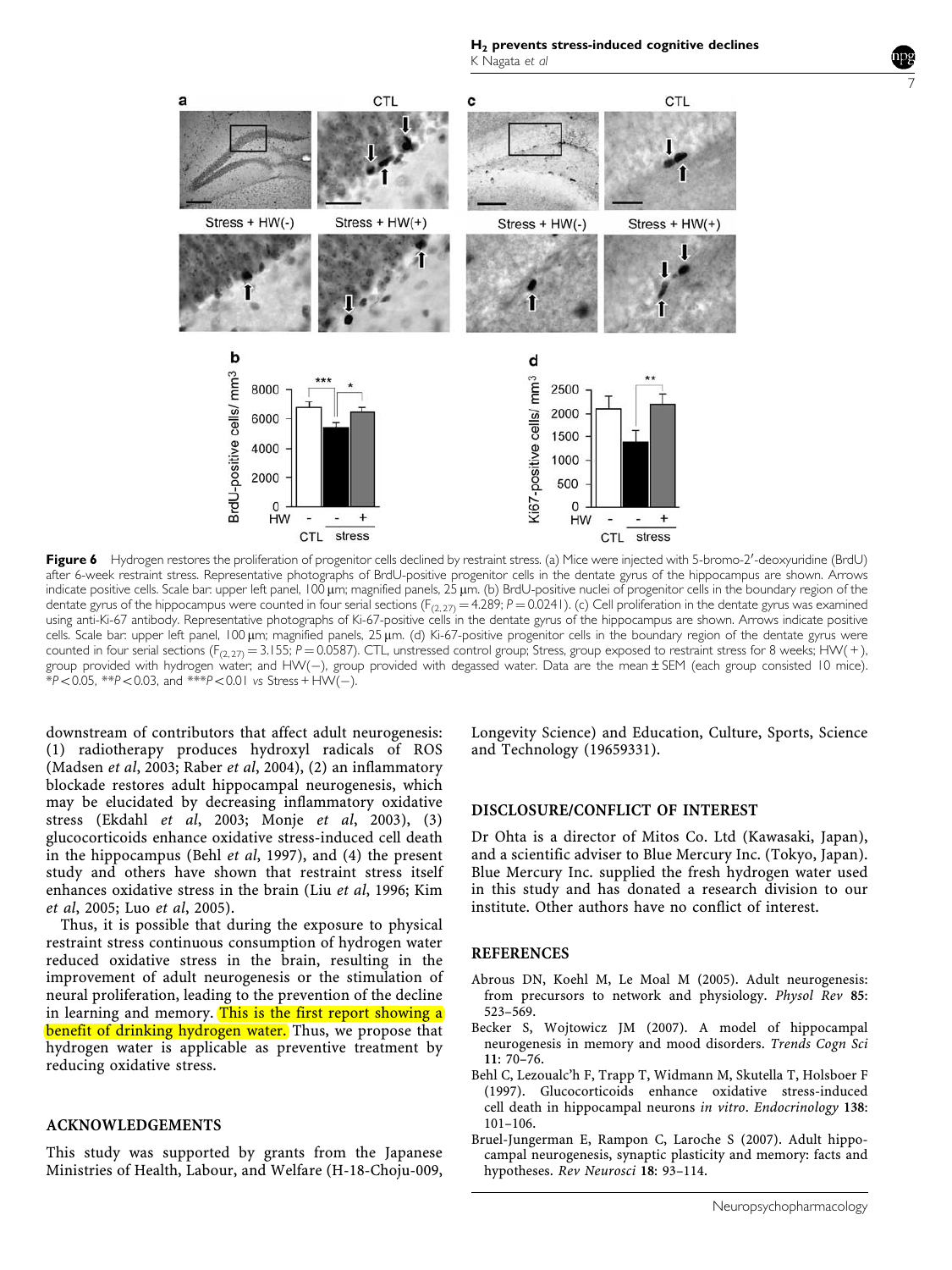D'Hooge R, De Deyn PP (2001). Applications of the Morris water maze in the study of learning and memory. Brain Res Rev 36: 60–90.

<span id="page-7-0"></span>8

- De Rosa R, Garcia AA, Braschi C, Capsoni S, Maffei L, Berardi N et al (2005). Intranasal administration of nerve growth factor (NGF) rescues recognition memory deficits in AD11 anti-NGF transgenic mice. Proc Natl Acad Sci USA 102: 3811–3816.
- Dranovsky A, Hen R (2006). Hippocampal neurogenesis: regulation by stress and antidepressants. Biol Psychiatry 59: 1136–1143.
- Ekdahl CT, Claasen JH, Bonde S, Kokaia Z, Lindvall O (2003). Inflammation is detrimental for neurogenesis in adult brain. Proc Natl Acad Sci USA 100: 13632–13637.
- Ferri P, Cecchini T, Ciaroni S, Ambrogini P, Cuppini R, Santi S et al (2003). Vitamin E affects cell death in adult rat dentate gyrus. J Neurocytol 32: 1155–1164.
- Fukuda K, Asoh S, Ishikawa M, Yamamoto Y, Ohsawa I, Ohta S (2007). Inhalation of hydrogen gas suppresses hepatic injury caused by ischemia/reperfusion through reducing oxidative stress. Biochem Biophys Res Commun 28: 670–674.
- Hamann M, Meisler MH, Richter A (2003). Motor disturbances in mice with deficiency of the sodium channel gene Scn8a show features of human dystonia. Exp Neurol 184: 830–838.
- Kee N, Sivalingam S, Boonstra R, Wojtowicz JM (2002). The utility of Ki-67 and BrdU as proliferative makers of adult neurogenesis. J Neurosci Methods 30: 97–105.
- Kim KS, Han PL (2006). Optimization of chronic stress paradigms using anxiety- and depression-like behavioral parameters. J Neurosci Res 83: 497–507.
- Kim ST, Choi JH, Chang JW, Kim SW, Hwang O (2005). Immobilization stress causes increases in tetrahydrobiopterin, dopamine, and neuromelanin and oxidative damage in the nigrostriatal system. J Neurochem 95: 89–98.
- King DL, Arendash GW (2002). Behavioral characterization of the Tg2576 transgenic model of Alzheimer's disease through 19 months. Physiol Behav 75: 627–642.
- Langley B, Ratan RR (2004). Oxidative stress-induced death in the nervous system: cell cycle dependent or independent? J Neurosci Res 77: 621–629.
- Lin MT, Beal MF (2006). Mitochondrial dysfunction and oxidative stress in neurodegenerative diseases. Nature 443: 787–795.
- Liu J, Wang X, Shigenaga MK, Yeo HC, Mori A, Ames BN (1996). Immobilization stress causes oxidative damage to lipid, protein, and DNA in the brain of rats. FASEB J 10: 1532–1538.
- Luo C, Xu H, Li XM (2005). Quetiapine reverses the suppression of hippocampal neurogenesis caused by repeated restraint stress. Brain Res 1063: 32–39.
- Madsen TM, Kristjansen PE, Bolwing TG, Wortwein G (2003). Arrested neuronal proliferation and impaired hippocampal function following fractionated brain irradiation in the adult rat. Neuroscience 119: 635–642.
- Monje ML, Toda H, Palmer TD (2003). Inflammatory blockade restores adult hippocampal neurogenesis. Science 302: 1760–1765.
- Morris RG, Garrud P, Rawlins JN, O'Keefe J (1982). Place navigation impaired rats with hippocampal lesions. Nature 297: 681–683.
- Mouri A, Noda Y, Hara H, Mizoguchi H, Tabira T, Nabeshima T (2007). Oral vaccination with a viral vector containing Abeta cDNA attenuates age-related Abeta accumulation and memory deficits without causing inflammation in a mouse Alzheimer model. FASEB J 21: 2135–2148.
- Ohsawa I, Ishikawa M, Takahashi K, Watanabe M, Nishimaki K, Yamagata K et al (2007). Hydrogen acts as a therapeutic antioxidant by selectively reducing cytotoxic oxygen radicals. Nat Med 13: 688–694.
- Ohsawa I, Nishimaki K, Murakami Y, Suzuki Y, Ishikawa M, Ohta S (2008). Age-dependent neurodegeneration accompanying memory loss in transgenic mice defective in mitochondrial ALDH2 activity. J Neurosci 28: 6239–6249.
- Ohsawa I, Nishimaki K, Yasuda C, Kamino K, Ohta S (2003). Deficiency in a mitochondrial aldehyde dehydrogenase increases vulnerability to oxidative stress in PC12 cells. J Neurochem 84: 1110–1117.
- Ohta S, Ohsawa I (2006). Dysfunction of mitochondria and oxidative stress in the pathogenesis of Alzheimer's disease: on defects in the cytochrome  $c$  oxidase complex and aldehyde detoxification. J Alzheimers Dis 9: 155–166.
- O'Riordan KJ, Huang IC, Pizzi M, Spano P, Boroni F, Egli R et al (2006). Regulation of nuclear factor kappaB in the hippocampus by group I metabotropic glutamate receptors. J Neurosci 26: 4870–4879.
- Raber J, Rola R, LeFevour A, Morhardt D, Curley J, Mizumatsu S et al (2004). Radiation-induced cognitive impairments are associated with change in indicators of hippocampal neurogenesis. Radiat Res 162: 39–47.
- Sahay A, Hen R (2007). Adult hippocampal neurogenesis in depression. Nat Neurosci 10: 1110–1115.
- Sayre LM, Perry G, Smith MA (2008). Oxidative stress and neurotoxicity. Chem Res Toxicol 21: 172–188.
- Shidara Y, Yamagata K, Kanamori T, Nakano K, Kwong JQ, Manfredi G et al (2005). Positive contribution of pathogenic mutations in the mitochondrial genome to the promotion of cancer by prevention from apoptosis. Cancer Res 65: 1655–1663.
- Yamada K, Tanaka T, Han D, Senzaki K, Kameyama T, Nabeshima T (1999). Protective effects of idebenone and alpha-tocopherol on beta-amyloid-(1-42)-induced learning and memory deficits in rats: implication of oxidative stress in beta-amyloid-induced neurotoxicity in vivo. Eur J Neurosci 11: 83–90.
- Yanagihara T, Arai K, Miyamae K, Sato B, Shudo T, Yamada M et al (2005). Electrolyzed hydrogen saturated water for drinking use elicits an antioxidative effect: a feeding test with rats. Biosci Biotechnol Biochem 69: 1985–1987.
- Wang H, Ferguson GD, Pineda VV, Cundiff PE, Storm DR (2004). Overexpression of type-1 adenylyl cyclase in mouse forebrain enhances recognition memory and LTP. Nat Neurosci 7: 635–642.
- Wolf SA, Kronenberg G, Lehmann K, Blankenship A, Overall R, Staufenbiel M et al (2006). Cognitive and physical activity differently modulate disease progression in the amyloid precursor protein (APP)-23 model of Alzheimer's disease. Biol Psychiatry 60: 1314–1323.

Supplementary Information accompanies the paper on the Neuropsychopharmacology website [\(http://www.nature.com/npp\)](http://www.nature.com/npp)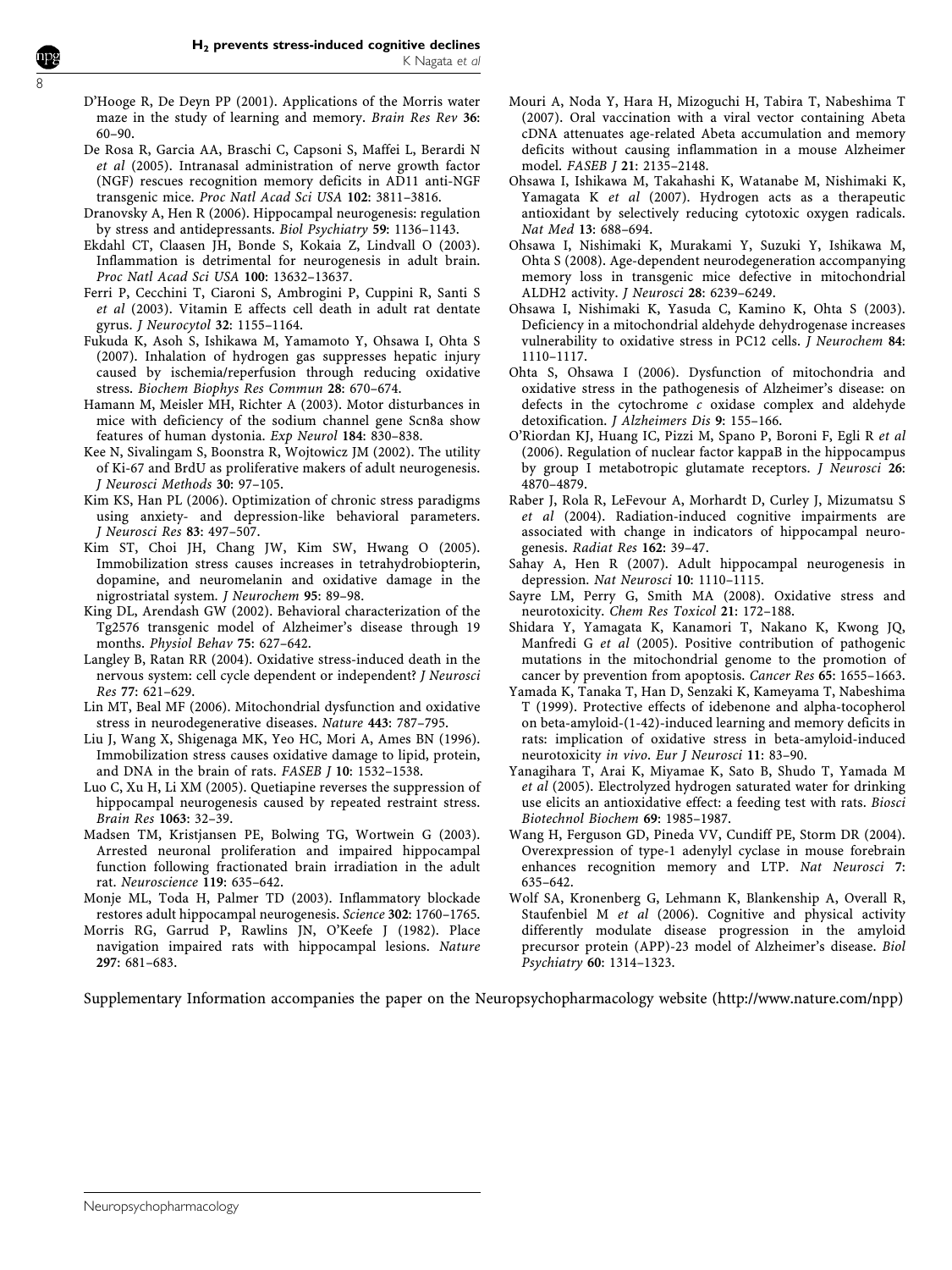# **Supplementary Figures**



**Figure S1** Body weight. Changes in body weight during the experimental period were measured. Stress and CTL: groups with or without restraint stress, respectively. HW(+) and HW(-): groups given water with and without hydrogen, respectively. Data are the mean  $\pm$  s.e.m. (each group contained 10 mice.  $*P < 0.01$  and  $*P < 0.001$  vs CTL + HW(-) and CTL + HW(+).  $\#P$  < 0.03,  $\# \#P$  < 0.01 and  $\# \# \#P$  < 0.001 vs CTL + HW(-) and CTL + HW(+).  $\ddagger P < 0.03$  and  $\ddagger \ddagger P < 0.01$  vs. Stress + HW(+).



**Figure S2** Wire hanging test. After 6-week restraint stress, wire-hanging test to determine neuromuscular strength was performed by measuring the hanging time. Stress and CTL: groups with or without restraint stress, respectively.  $HW(+)$  and HW(-): groups given water with and without hydrogen, respectively. Data are the means  $\pm$  s. e. m. (each group contained 10 mice).